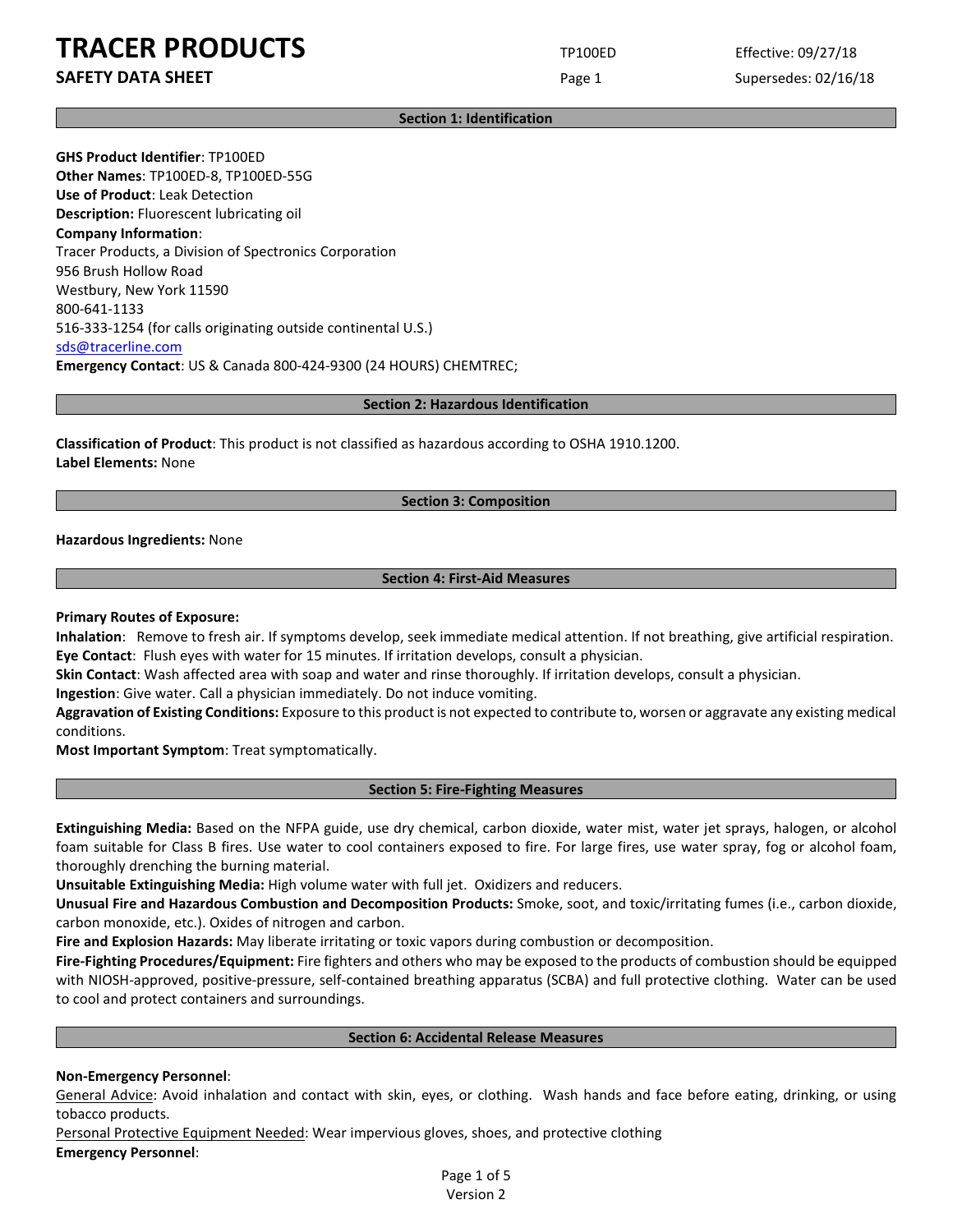## **SAFETY DATA SHEET** SUPERFOUR CONSUMING THE Page 2 Supersedes: 02/16/18

Suitable Protective Gear: Wear impervious gloves, shoes and protective clothing.

## Unsuitable Protective Gear: Not Applicable

**Environmental Precautions**: Prevent any contamination of local soils and water supply. Prevent ground water infiltration or any ground penetration. Avoid the spreading or entering into watercourses by using sand, soil, or other types of barriers. If contamination into water course or sewage system, alert appropriate authorities.

## **Containment/Clean-up Methods**:

Containment & Recovery of Product: Contain with absorbent material, such as clay, soil, universal binding medium, or any commercially available absorbent. Shovel reclaimed dye and absorbent into a recovery or salvage drums for disposal. For larger spills, transfer to a salvage tank for recovery or safe disposal. Any residues should be treated like a small spill. This is not a RCRA hazardous waste per Title 40 CFR 261. Stop material from contaminating soil, or from entering sewers or bodies of water. For larger spills, transfer to a salvage tank for safe recovery/disposal. Residues are treated as small spills.

Disposal**:** Either incinerate or land fill in accordance with applicable local, state and federal regulations.

## **Section 7: Handling and Storage**

**Handling Precautions:** Use product only in well ventilated areas. Avoid breathing in mists or vapors from a heated product. Avoid formation of mists. Avoid heating product near flash point. Avoid prolonged or repeated contact with skin. Handle in ambient temperature.

**Storage Conditions:** Store in a cool, dry, well-ventilated area away from heat, ignition sources, and direct sunlight. Always keep containers tightly closed. Store away from oxidizing and reducing agents.

**Personal Hygiene:** Wash hands before breaks and at the end of the work day. Do not carry cleaning clothes used to absorb product in clothing. General hygiene measures for chemicals apply.

**Empty Container Precautions:** Do not reuse empty container for any purpose.

## **Section 8: Exposure Controls/Personal Protection**

**Occupational Exposure Limits**: No exposure limits have been established for this product.

**Biological Exposure Limits**: No data available

**Engineering Controls/Ventilation**: Maintain airborne concentrations below the established exposure limits by providing adequate ventilation. General (dilution) ventilation should be acceptable. Additional local exhaust ventilation is recommended where dusts, mists or vapors may be released.

## **Personal Protective Equipment**:

Respiratory Protection: Avoid breathing vapor and/or mist. If occupational exposure limits are exceeded wear NIOSH/OSHA approved equipment. Use a respiratory protection fitted with a combination filter A-P3 for short term use. High airborne concentrations may necessitate the use of self-contained breathing apparatus (SCBA) or a supplied air respirator. Respiratory protection programs must be in compliance with 29 CFR 1910.134.

Skin Protection: Wear protective clothing and appropriate impervious gloves.

Eye Protection: Wear safety goggles with peripheral coverage approved to EU Standard EN 166, AS/NZS 1337. An eye wash facility should be readily available.

Hand Protection: When in contact with material, be sure to use proper gloves approved to standards (Europe: EN 374, U.S.: F739, & AS/NZS: 2161). Gloves made from neoprene, nitrile or butyl rubber may provide suitable chemical protection.

Hygiene Measures: Wash thoroughly after handling, especially before eating, drinking, smoking, or using restroom facilities.

## **Section 9: Physical and Chemical Properties**

**Physical State**: Liquid **Appearance**: Amber **Odor**: Mild **Odor Threshold**: No data available **pH**: No data available **Melting/ Freezing Point**: No data available **Boiling Point**/**Boiling Range**: No data available **Flash Point**: Greater than 509° F (265° C) **Evaporative Rate**: No data available **Solid/Gas Flammability**: No data available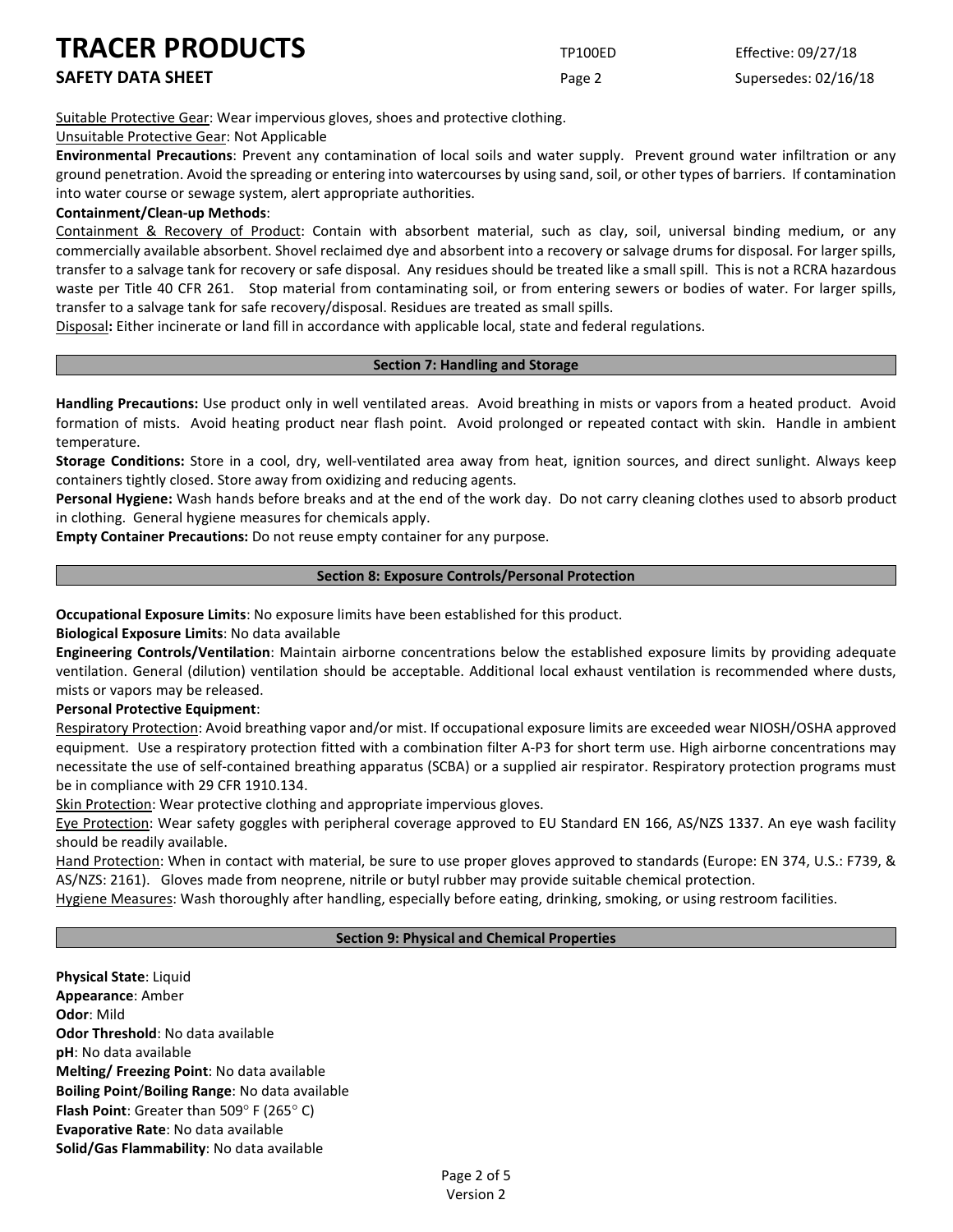**SAFETY DATA SHEET** SUPERFOUR CONSUMING THE Page 3 Supersedes: 02/16/18

**Upper/Lower Explosive Limit**: No data available **Vapor Pressure 68**° **F (20**° **C)**: <0.01 mmHg @ 20° C **Vapor Density (Air=1)**: No data available **Relative Density**: 0.955 **Solubility in Water**: Insoluble **Partition Coefficient: n-octanol/water**: No data available **Auto-ignition Temperature**: No data available **Decomposition Temperature**: No data available **Viscosity at 40°C: 95cSt Viscosity at 100°C**: No data available

## **Section 10: Stability and Reactivity**

**Reactivity**: This product is non-reactive under ambient conditions

Stability: Stable under normal conditions of use. Can decompose slowly with localized heating over 300°C

**Conditions to Avoid**: High temperatures & a source of ignition. Toxic fumes may be released if product is heated above decomposition point.

**Incompatible Materials**: Strong Acids, Strong oxidizing agents, and Reducing agents Hazardous Decomposition Products: In the event of combustion, CO and CO<sub>2</sub> will be formed. **Hazardous Polymerization**: Will not occur

## **Section 11: Toxicological Information**

| Oral LD <sub>50</sub>       | Rat    | >5,000            |  |
|-----------------------------|--------|-------------------|--|
| Dermal LD <sub>50</sub>     | Rabbit | >2,000            |  |
| Inhalation LC <sub>50</sub> | Rat    | No data available |  |
| Eye Irritation              | Rabbit | Not an Irritant   |  |
| Skin Irritation             | Rabbit | Not an Irritant   |  |

**Carcinogenicity**: According to ACGIH, IARC, NTP, and OSHA, this product is not a hazardous carcinogen to humans.

**Sensitization:** This product is not classified as a sensitizer

**STOT-single exposure**: This product is not classified as a specific organ toxicant

**STOT-repeated exposure**: This product is not classified as a specific organ toxicant

**Genetic Toxicity:** This product is not classified as a genetic toxin

**Aspiration Hazard**: This product is not classified as an aspiration hazard

**Likely Routes of Exposure**: Eyes, skin and respiratory tract

**Symptoms**:

Eye Contact: May cause mild irritation Skin Contact: May cause mild irritation Inhalation: May cause mild irritation

Ingestion: May cause mild irritation

## **Section 12: Ecological Information**

### **Toxicity**:

| Fish $LL_{50}$ 96hr mg/l               | >1.000            |  |
|----------------------------------------|-------------------|--|
| Crustacean LL <sub>50</sub> 96hr. mg/l | No data available |  |
| Algae NOEL 72hr. mg/l                  | No data available |  |

**Persistence & Degradability**: No data available **Bioaccumulation Potential**: No data available **Mobility in Soil**: No data available

## **Section 13: Disposal Considerations**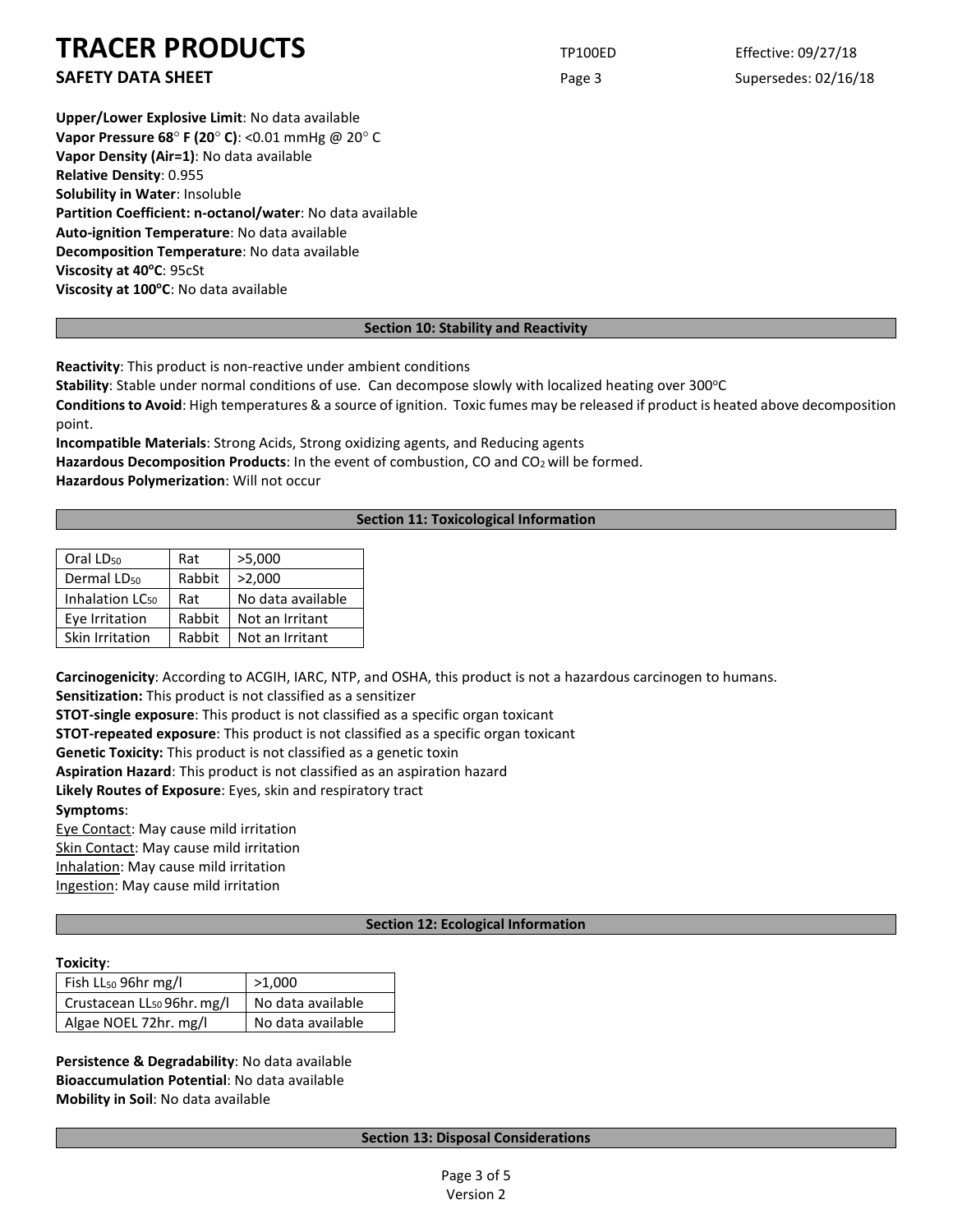**SAFETY DATA SHEET** SUPERFOUR Page 4 Supersedes: 02/16/18

**General Statements:** Federal regulations may apply to empty container. State and/or local regulations may be different. **Disposal:** Recover or recycle if possible, otherwise, dispose of in accordance with all local, state, and federal regulations. Sewage disposal is discouraged

**Special Instructions:** Be sure to contact the appropriate government environmental agencies if further guidance is required. Do not remove labels from container until container is cleaned properly. Containers can be reused or disposed of by landfill or incineration if appropriate to local law. Water with cleaning agents is required

**Hazardous Waste Number:** Not a RCRA hazardous waste

### **Section 14: Transportation**

**General Comments**: This product is not classed as hazardous or regulated for transport under 49 CFR, IATA/ICAO, or IMDG **49 CFR:**

**DOT Shipping Name:** Not Regulated **DOT Label:** Not Applicable **DOT Identification No.:** Not Applicable; Nonregulated shipments by air under 49 CFR, IATA/ICAO AND IMO **UN Proper Shipping Name:** Not Applicable **Transport Hazard Class:** Not Applicable **Packing Group:** Not Applicable **Classification Code:** Not Applicable **Transport by Road/Rail (ADR/RID): Environmental Hazard:** Not Applicable **Tunnel Restriction Code:** Not Applicable **Transport by Sea (IMDG): Marine Pollutant:** Not Applicable **Environmental Hazard:** Not Applicable **Transport by Air (IATA):**

**Special Precautions for User:** Unless otherwise specified, general measures for safe transport must be followed **Transport in Bulk:** Non-dangerous material according to transport regulations

## **Section 15: Regulatory Information**

### **Inventory Status:**

| Inventory                                                                     | <b>Status</b>                      |
|-------------------------------------------------------------------------------|------------------------------------|
| <b>U.S. TSCA Inventory</b>                                                    | Listed                             |
| <b>Canadian Domestic Substances List (DSL)</b>                                | One or more ingredients not listed |
| <b>Australian Inventory of Chemical Substances (AICS)</b>                     | One or more ingredients not listed |
| <b>European Inventory of Existing Commercial Chemical Substances (EINECS)</b> | Listed                             |
| Japan Inventory of Existing and New Substances (ENCS)                         | One or more ingredients not listed |
| <b>Korea Existing Chemical Inventory (KECI)</b>                               | One or more ingredients not listed |
| <b>China Inventory of Existing Chemical Substances (IECSC)</b>                | One or more ingredients not listed |
| <b>Philippine Inventory of Chemicals (PICCS)</b>                              | One or more ingredients not listed |

**SARA Title III Information**: This product contains no chemicals subject to the reporting requirements of Section 313 of the emergency planning and community right to know act.

**SARA - Section 302-Extremely Hazardous Substances:** No regulated ingredients.

**SARA - Section 302-Reportable Quantity:** None.

## **SARA - Section 311/312-Hazard Categories:**

Fire Hazard: No Sudden Release of Pressure Hazard: No Reactivity Hazard: No Immediate (Acute) Health Hazard: Yes Delayed (Chronic) Health Hazard: No **Section 313-Toxic Chemicals:** No regulated ingredients